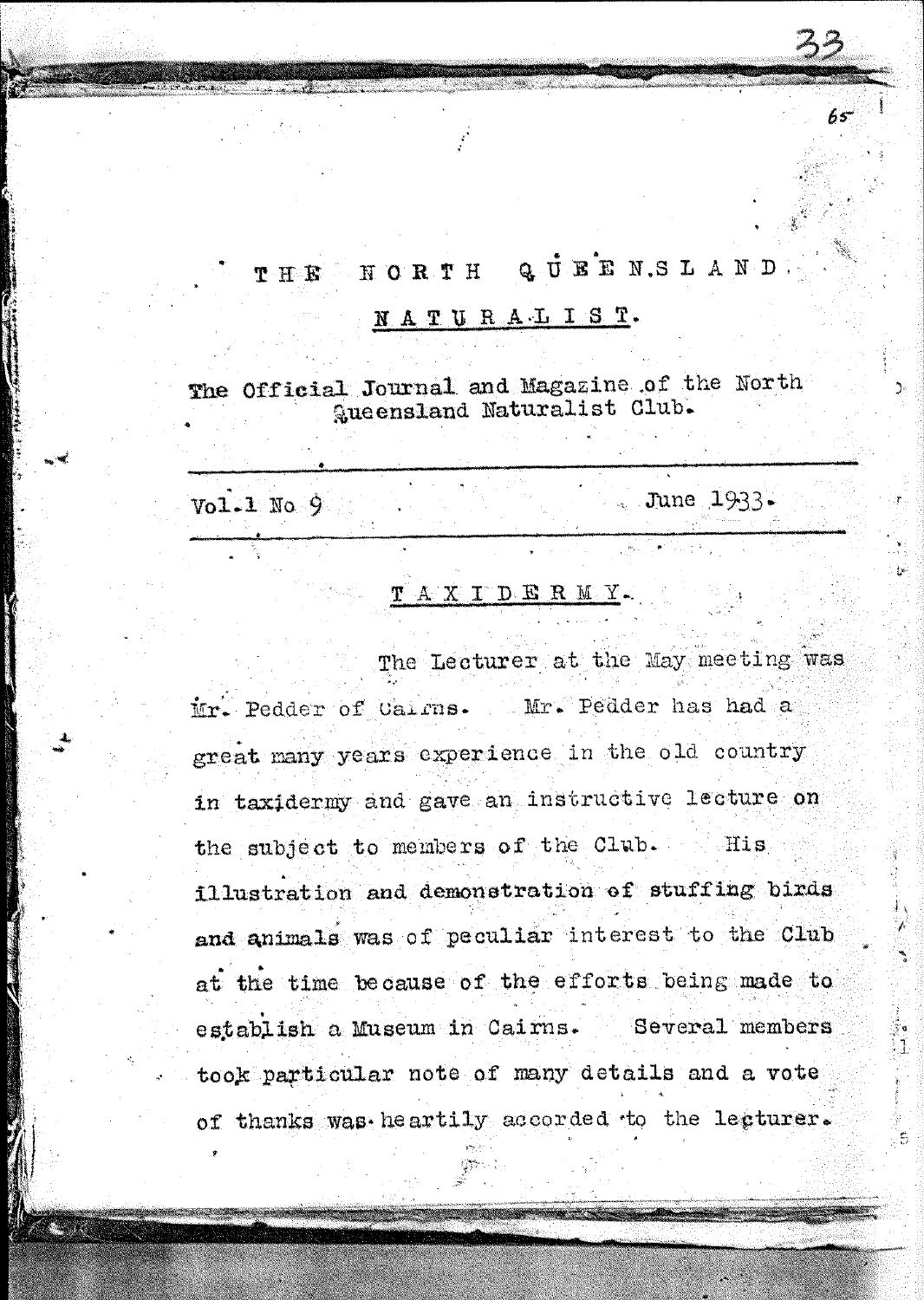## PAGE 2.

## NORTH QUEENSLAND NATURALISTS

Meeting Rooms: Motor Boat Club Rooms, Cairns.

General Meetings are held on the second Monday in each month and committee meetings are held on the first Monday. both meetings at 8 p.m.

Agenda Paper -- Minutes, Correspondence, Reports Nomination and Election of Members (New Members are nominated at one meeting and elected by a ballott at the following monthly meeting)

Excursions - Members are invited to submit plans and suggestions for outdoor excursions to the meetings.

Exhibits -- It is desired that members having interesting specimens to exhibit at general meetings shall also make a few explanatory remarks upon them and hand a written summary of the remarks to the Secretary (Mr.J.Wyer) for inclusion in the Club's This request is also made to lecturers at  $h$ o $\alpha$ k $s$ . the meetings.

Lecture and Adjournment -- After the ten minute interval, Dr.James Park Thomson will deliver a lecture on "The Barrier Reef". Date of Meeting, June 9th.

CHUB OFFICIALS: President, Dr.H.Flecker; Vice-Presidents, Capt. W.P.Fish and Miss Hooper: Secretary, J. Wyer; Executive Committee, the fore-going with the additionaof M.J.Manski and W.M.Grant; Treaurer, R.J.Gorton; Editor and Librarian, Victor Kennedy.

#### SERVICE. **ATIT DE**

67

The Club is not being assisted by those lnatitutions that have much to gain by an effective service of trained guides on Green Island. Although the tourist -season is well advanced, visitors are taken to the reef without any advice or preparation. When they arrive at high tide they may see nothing; even if the tide is low they still may not go on to the reef because of their good shoes and clothes. If they had had a little advice before leaving Cairns they would at least take a pair of old shoe's. The Club has endeavoured to force this position upon the notice of shipping companies and local authorities The Orungal took its comple-. without success. ment of passengers to the Island and anchored out. A local launch then charged the visitors 4/6 return to take them from the vessel and land them on the jetty. When landed they had to remain upon the island because they were not prepared to go upon the reef, and, besides, two Club Guides who were present could not ask them to pay an extra 2/- for guidance. The Club had sought to place those two guides aboard the Orungal so that the passengers may have learned en route what to expect and how to prepare for a visit to the reef. The shipping company, however, chose to regard the guides as "local passengers", and the tourists weig deprived of their services and trained advice.

#### SHOW. **NATURE** ulid

The Wild Nature Show proposed by the Club will be held in the Oddfellows Hall, Cairns, on August 18th and 19th, commencing in the afternoon of Friday the 18th. Eshibits will include any Natural objects indigenous to Australia, with special pride of place to North Queensland fauna, flora and minerals.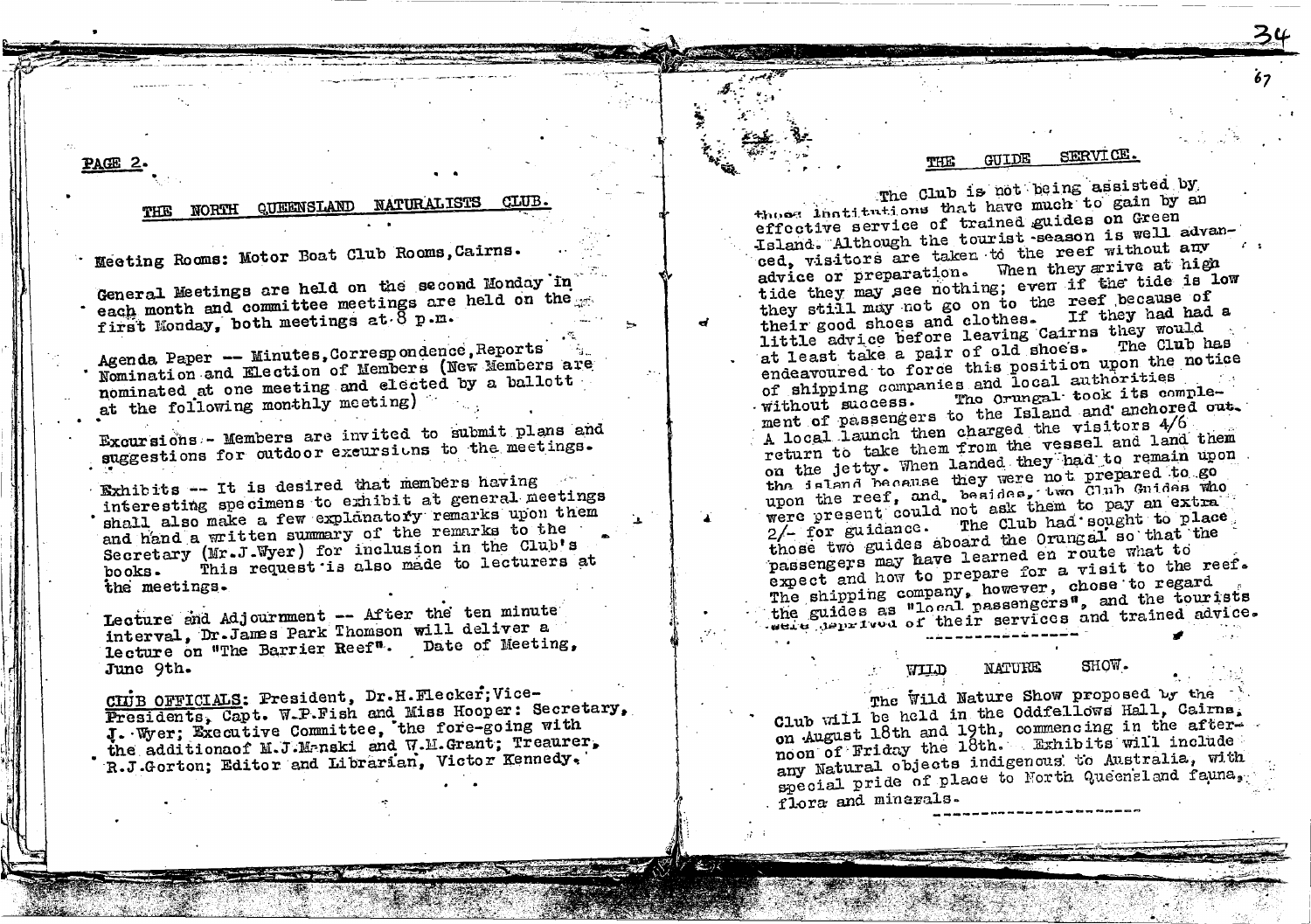### Page 4. EXHIBITS.

The following specimens were exhibited by Dr. Fleeker at the May meeting of the Club:-

Aleurites moluccana (Candlewood nut) With nest of insects surrounding branches. etc. Nest dees not appear to harm young plant.

Land Shell Helix forteriana (Pfeiffer) Seeds of "Devil's Claw" or "Tiger's Claw" (Martynia diandra) Grown in cultivation from plant taken at Mt. Mulligan. Is an imported weed and has been declared noxious.

Box from which large centipede escaped (See reference in last issue of the Journal)

Pinna. Collected at Holloway's Beach

Stick Insect (Fhasmidae)

Podocarpus ladei. Collected by Harvard scientiests at Mt. Spurgeon, 4,400 feet above sea level, on Mossman River.

Freshwater Shell (Melania denisoniensis) From Collin's Gully Creek.

## MEMBERSHIP

At the May meeting Mrs. Dick of "Fairyland" Kuranda was elected to Membership and the following proposals were received and will be ballotted for at the June meeting:-Miss K. Dodd; Messrs Davies, Shridde, T.Walshe; G. Kiernan and C. Bowen.

Page  $5.$ 

 $2<sup>2</sup>$ 

್ಲೋ

CENSUS

OF THE PLANTS OF NORTH QUEENSLAND.

(Including Pastoral District of Cook, Burke and North Kennedy, and that portion of the Mitchell North of the 22nd parallel of South Latitude.

Kingdom Plantae. Division Phaneroganae (Linn.) Class Dicotyledoneae (Ray) Subclass Choripetaleae hypogynae  $(F \cdot v \cdot \mathbb{N})$ Family Ranunculaceae (Juss.) Clematis (Linn) glycinoides D.C.Erect Clematis. (Flowers in August) North of Rockingham Bay, Southward. Family Dilleniaceae (Salisb.) Tetracera (Linn.) doemeliana  $(F \cdot v \cdot M)$ Cape York (Dnamel) nordtiana (F.v.M) Rockingham Bay(J.Dallachy) cowleyena (Bailey) Teeweeree Family Nymphaeaceae. Cairns(Cowley); Herbert River (Eaton) wuthiana (F.v.M) Daintree River (Fitzalan); Rockingnam Pay(Dallechy) Wormea<sub>(Rottb.)</sub> alata (R. Br.) Pine Creek Hibbertia (Andr.) banksii (Benth.) Endeavour River (Benth.) dealbata (Benth.) Coast Sands at Somerset candicans (Benth.) Albany Island (F.v.M): Cape York (M'Gillivray)

Hibbertia millari (Bailey) Musgrave (T.B.Millar) synandra (F.v.M) Rockingham Bay (Dallachy) velutina (R.Br.) Valsh's Pyramid, Mulgrave River; Mt.Harold off. Tringilburra Creek. lepidota (R.Br.) Northcote (Burton) melhanoides  $(F - v \cdot M)$ Rockingham Bay oenotheroides (F.v.M) Gilbert River (R.Daintree) bennettii (Bailey) Irvinebank. Nymphaea (Linn.) lotus (Linn.) Var-australis(Baile): White Water-Lily. Still waters off Barron **River.** tetragona (Georgi) Small Bluish Water-Lily Family Piperaceae (Rich.) Piper (Linn.)Pepper novae-hollandiae (Miq) Austfalian Pepper-vine. Rockingham Bay (Dallachy) banksii (Mig.) Endeavour River (Banks and Solander)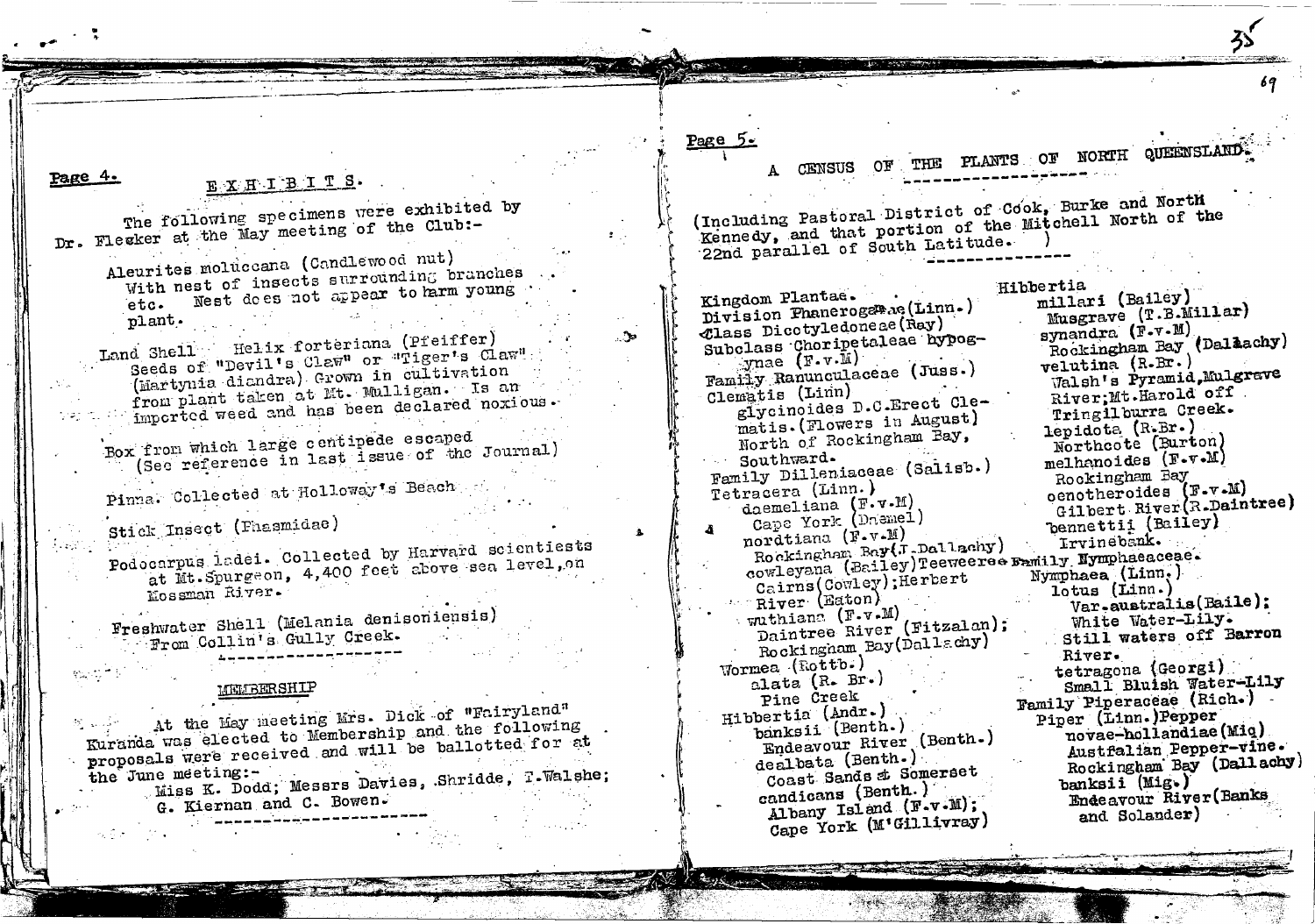Piper. mestoni (Bail.) Long Pepper. Harvey's Ck; Russell Rv. rothiana (Bail.) Chibbi  $Atherton (J.F.Ba11ey)$ Peperomia (Ruiz & Pav.). leptostachya (Hook &Arn.) Rockingham Bay (Dallachy) enervis C.DC & F.v.M **Bartle Frere (Johnson** and Meston) Family Magnoliaceae (St.Hil.) Drimys (Forst.) membranea  $(F - v - M)$ Hills about Mulgrave Rv. semicarpoides (F.v.M) Russell Ck. (Sayer); Rock --ingham Bay (Dallachy) Galbulimima (Bail.) baccata (Bail.) udi i Boar Pocket & Evelyn. Herberton District. (J. F.Bailey) Family Anonaceae (Juss.) Uvaria (Linn.) membranacea (Benth.) Semerset (M'Gillivray) goezeana (F.v.M) Mountains around Rock -ingham Bay (Dallachy) Polyalthia (Blume) . nitidissima (Benth.) We-a Thursday Island; Batavia River. Mitrephora (Blume) froggattii  $(F \cdot v \cdot M)$ Mossman River (Saver &  $\texttt{Froua}(\mathbf{t}_*)$ Haplostichanthus (F.v.M) Johnsoni (Fav.M) Mt. Bartle Frere (Johnson

Melodorum (Dun) uhrii  $(F - v \cdot \mathbb{R})$ Scrubs of Rockingham Bay (Dallechy) maccreai Rockingham Bay(Dallachy) Saccopetalum (Benth.) brahei  $(F \cdot v \cdot M_e)$ Pt.Denison Family Monimiaceae (Juss.)  $P$ almeria (F. $v$ .M.) scandens  $(F_{\sim V}*M_*)$ . Rockingham Bay (Dallachy) Mollinedia (Ruiz & Pav.) angustifolia (Bail.) Bellenden Ker, at about 3,000 to 4;000 ft. wardellii (F.v.M.) Rockingham Bay(Dallachy) macrooraia (Bail.) Bellenden Ker range up to summait of S. Peak.  $log($ carya (Benth.) Rockingham Bay acuminata (F.v.M.) Rockingham Bay (Dallachy) subternata (Bailey) Freshwater Ck. (E.Cowloy); Tully 6 River (Roth.) Kibara (Endl.) macrophylla (Benth.) Endeavour River. laxiflora (Benth.) Rockingham Bay pubescens (Benth.) Rockingham Bay (Dallachy) Daphnandra (Benth.) aromatica (Bail.) Cheedingnan. Johnstone River. Family Lauraceae (Vent.) Cryptocarya (R.Br.)

Cryptocarya  $murrey1$  (F.v.M.) Barron River; Rockingham Bay (Dallachy) mackinnoniana (F.v.M.) Koonjoongaroo Cape York (Hill)Rockingham Bay (Dallachy) obovata (R.Br.) Sycamore Rockingham Bay (Dallachy) glaucescens (R.Br.) Rockingham Bay(Dallachy) var.coriace (Benth.) Rockingham Bay (Dallachy) triplinervis (R.Br.) Rockingham Bay (Dallachy) Pt.Denison (D Fitzalan); Edgecombe Bay (Dallachy) cinnamomifolia (Benth.) Rockingham Bay (Dallachy) oblata (Bail.) Daintree River (E.Cowley) graveolens B.il.) Gir-irial Tringilburra Creek; Atherton (J.F.Bailey); Johnstone River(Bancroft): Tully Rv.  $(J.F.Bailey)'$ palmerstonii (Bail.) Black Walnut. Barron River New State Russell River. bancroftii (Bail.) Red Walnut Johnstone River; Tully River Cardwell. Beilschmiedia (Nees) obtusifolia (Benth.) Rockingham Bay (Dallachy)  $\cdot$  lachnostemonea(F.v.M.) Russell River (Sayer) Endiandra (R.Br.) glauca (R.Br) Endeavour River (Banks &Sol)

Page 7.

Endiandra.. Cape Grafton(A. Cunningham) **Rockingham Bay** (Daliačhy) hypotephra  $(\mathbb{F}\cdot \mathbf{v}\cdot \mathbf{M})$ Rockingham Bay  $(Da11achy)$ discolor (Benth.) Albany Island & Cape York(V-H111): Rockingham Bay(Dallachy) cowleyana (Bail.) Scrubs near Barmn  $Rv$ ,  $(E$ . Cowley) dichrophylla(F.v.M.) Russell River(S. Johnson)  $exo$ stemonea (F.w.M Daintree River  $(Pentzk**a**)$ sankeyana (Bail.)Goolaway Scrubs about Barron River(E.Cowley) insignis (Bail.) Boomban<sup>'</sup> Barron River (J.F. Bailey); Cairns District to Bellenden Ker Range (Bailey): Atherton (Roth) tooram (Bail.) Tooram Middle Tully River  $(J.F.Ba1ley)$ Cinnamomum (Burm.) propinguum (Bail.) Summit of Bellenden Ker Litsea (Lam.) chinensis (Lam.) Islands of Gulf of

ろん

 $7<sup>1</sup>$